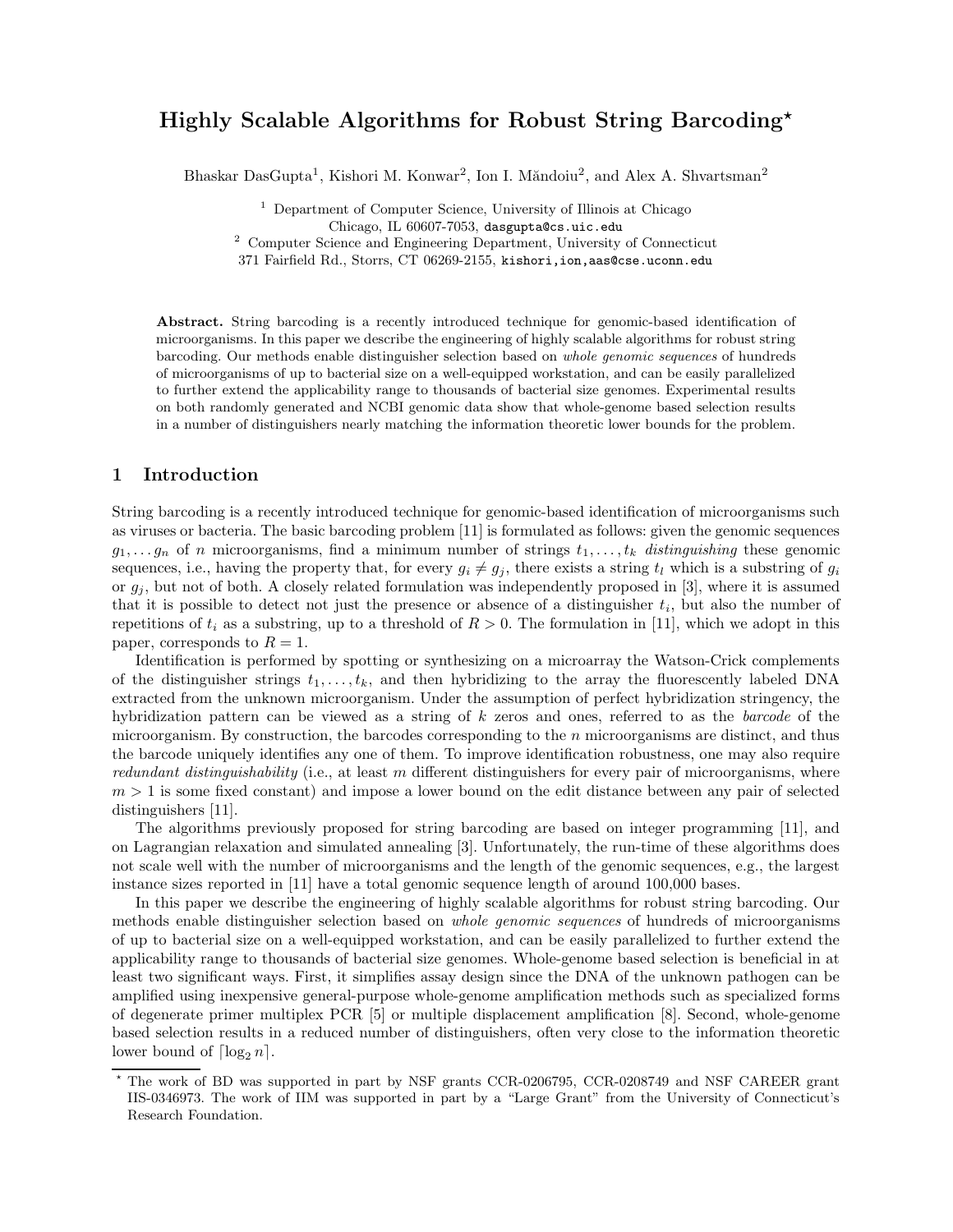Our algorithms are based on a simple greedy selection strategy – in every iteration we pick a substring that distinguishes the largest number of not-yet-distinguished pairs of genomic sequences. This selection strategy is an embodiment of the greedy setcover algorithm (see, e.g., [12]) for a problem instance with  $O(n^2)$  elements corresponding to the pairs of sequences. Hence, by a classical result of  $[6, 9, 10]$ , our algorithm guarantees an approximation factor of  $2 \ln n$  for the barcoding problem. Very recently, Berman et al. [1] have shown that no approximation algorithm can guarantee a factor of  $(1 - \epsilon) \ln n$  unless  $NP = DTIME(n^{\log \log n})$ , and also proposed an information content greedy heuristic achieving an approximation factor of  $1+\ln n$ . Experimental results given in Section 5 show that our setcover greedy algorithm produces solutions of virtually identical quality to those obtained by the information content heuristic.

The setcover greedy algorithm is extremely versatile, and can be easily extended to handle redundancy and minimum edit distance constraints, as well as other biochemical constraints on individual distinguisher sequences. Furthermore, unlike the information content heuristic of [1], the greedy setcover algorithm can also take into account genomic sequence uncertainties expressed in the form of degenerate bases. Although degenerate bases are ubiquitous in genomic databases, previous works have not recognized the need to properly handle them. For example, experiments in [11] have implicitly treated degenerate bases in the input genomic sequences as distinct nucleotides; under this approach a substring of degenerate nucleotides such as NNNNN, might be erroneously selected as a distinguisher although it encodes for any possible substring of length 5.

To achieve high scalability, our implementation relies on several techniques. First, we use an incremental algorithm for quickly generating a representative set of candidate distinguishers and collecting all their occurrences in the given genomic sequences. To reduce the number of candidates, we avoid generating any substring that appears in all genomic sequences, which typically eliminates very short candidates. For each genomic sequence, we also generate only one of the substrings that appear exclusively in that sequence, this optimization eliminates from consideration most candidate distinguishers above a certain length. Unlike the suffix tree method proposed by Rash and Gusfield [11], our approach may generate multiple candidates that appear in the same set of k genomic sequences (for  $1 < k < n$ ). However, the penalty of having to evaluate redundant candidates in the candidate selection phase is offset in practice by the faster candidate generation time. Finally, the efficient implementation of the greedy selection phase of algorithm combines a partition based method for computing the coverage gain of candidate distinguishers (this method was first proposed in the context of the information content heuristic in [1]) with a "lazy" strategy for updating coverage gains.

The rest of the paper is organized as follows. In Section 2 we give formal problem formulations and review previous work. In Section 3 we describe the efficient implementation of the setcover greedy algorithm for the basic string barcoding problem. In Section 4 we discuss the modifications required in the implementation for handling degenerate bases in input genomic sequences, redundancy and edit distance constraints, as well as biochemical constraints such as constraints on melting temperature and GC-content. In Section 5 we give the results of a comprehensive experimental study comparing, on both randomly generated and genomic data, our setcover greedy algorithms with other scalable methods including the information content heuristic and a recent set multicover randomized rounding approximation algorithm.

### 2 Preliminaries and Problem Formulation

Let  $\Sigma = \{a, c, g, t\}$  be the DNA alphabet, and  $\Sigma^*$  be the set of string over  $\Sigma$ . A degenerate base is a nonempty subset of  $\Sigma$ . We identify degenerate bases of cardinality 1 with the respective non-degenerate bases. Given a DNA string  $x = x_1 \dots x_k \in \Sigma^*$  and a string of degenerate bases  $y = y_1 \dots y_n$ ,  $n \geq k$ , we say that

- x has a perfect match at position i of y iff  $y_{i+j-1} = \{x_j\}$  for every  $1 \leq j \leq k$ ,
- x has a perfect mismatch at position i of y iff there exists  $1 \leq j \leq k$  such that  $\{x_j\} \nsubseteq y_{i+j-1}$ , and
- x has an uncertain match at position i of y iff  $\{x_i\}$  ⊆  $y_{i+i-1}$  for every  $1 \leq j \leq k$ , but  $y_{i+j-1} \neq \{x_i\}$  for at least one j.

String  $x = x_1 \dots x_k \in \Sigma^*$  distinguishes two sequences of degenerate bases y and z iff (a) x has a perfect match at one or more positions of y, and has perfect mismatches at all positions of  $z$ , or, symmetrically, (b) x has a perfect match at one or more positions of z, and has perfect mismatches at all positions of y. The robust string barcoding problem with degenerate bases is formulated as follows: Given sequences of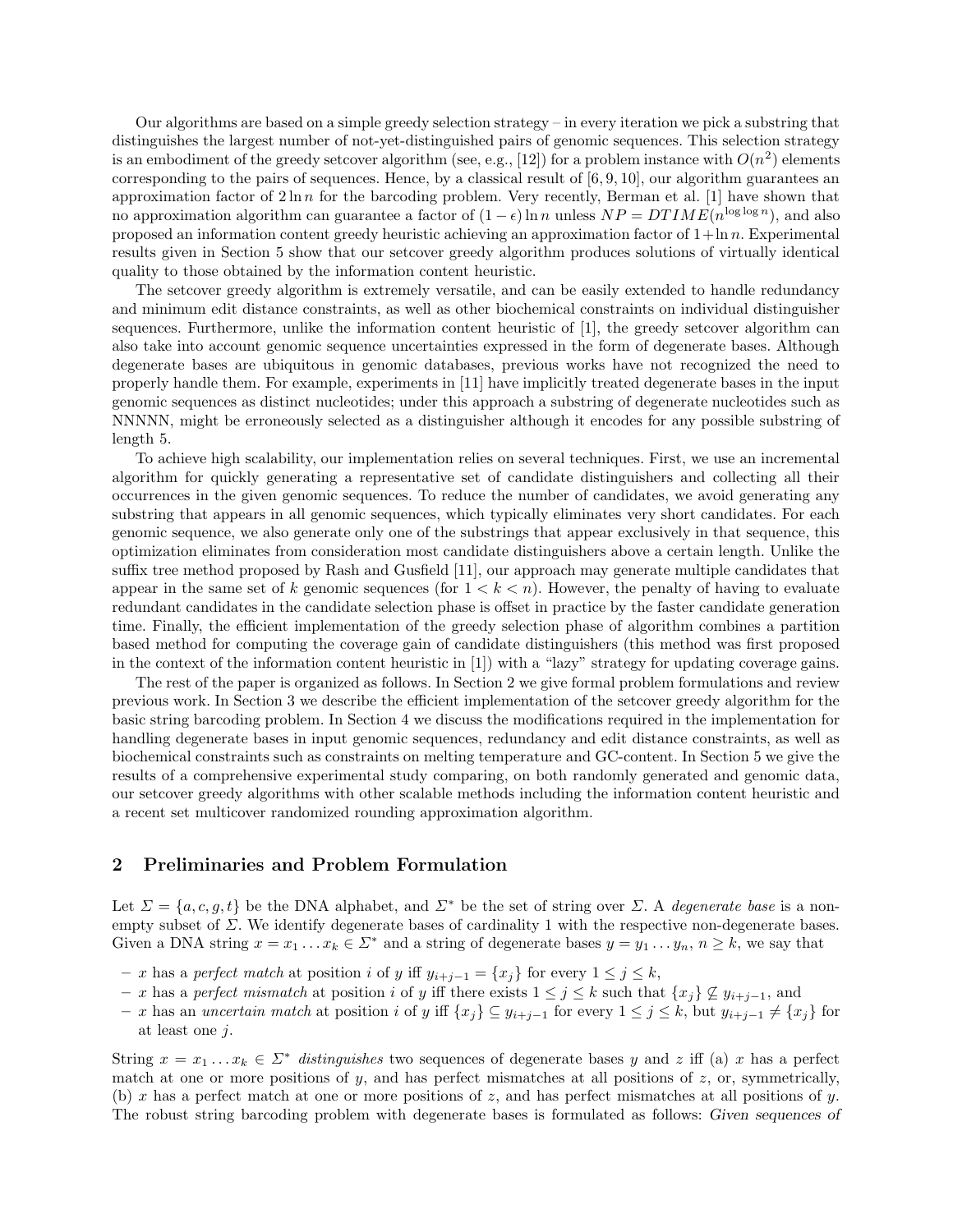degenerate bases  $g_1, \ldots, g_n$  and redundancy threshold m, find a minimum number of strings  $t_1, \ldots, t_k \in \Sigma^*$ such that, for every  $i \neq j$ , there exist m distinct strings  $t_l$  distinguishing  $g_i$  and  $g_j$ .

It is easy to see that, for  $m = 1$ , at least  $\lceil \log_2 n \rceil$  distinguishers are needed to distinguish any n genomic sequences. However, achieving this lower bound requires distinguishers that have perfect matches in nearly half of the sequences. In practice, additional constraints, such as lower bounds on the length of distinguishers, may result in no string having perfect matches in a large number of sequences, and therefore much more than a logarithmic number of distinguishers. The next theorem, the proof of which we omit due to space constraints, establishes under a simple probabilistic model that there is an abundance of distinguishers perfectly matching at least a constant fraction of the input sequences.

Theorem 1. Consider a randomly generated instance of the string barcoding problem over a fixed alphabet  $\Sigma$  in which there are n strings, each string  $s = s_0 s_1 \dots s_{\ell-1}$  is of length exactly  $\ell$  generated independently randomly with  $Pr[s_i = a] = 1/|\Sigma|$  for any i and any  $a \in \Sigma$ . Also assume that  $\ell$  is sufficiently large compared to n. Then, for a random string  $x \in \Sigma^*$  of length  $O(\log \ell)$ , the expected number of the input strings which contain x as a substring is pn for some constant  $0 < p < 1$ .

Previous work. The robust string barcoding problem was introduced (for the case when genomic sequences contain no degenerate bases) by Rash and Gusfield [11]; they provided some experimental results based on integer programming methods, and left open the exact complexity and approximability of this problem. The problem without redundancy constraints was independently considered by Borneman *et al.* [3], who also considered non-binary distinguishability (based on detecting the multiplicity of a distinguisher as a substring) and a slightly more general problem in which the objective is to pick a given number of distinguishers maximizing the number of distinguished pairs. The main motivation for the formulations in [3] comes from minimizing the number of oligonucleotide probes needed for analyzing populations of ribosomal RNA gene (rDNA) clones by hybridization experiments on DNA microarrays. Borneman et al. provided computational results using Lagrangian relaxation and simulated annealing techniques, and noted that the problem is NP-hard assuming that the lengths of the sequences in the prespecified set were unrestricted. Very recently, Berman, DasGupta and Kao [1] considered a general framework for test set problems that captured the string barcoding problem and its variations; their main contribution is to establish theoretically matching lower and upper bounds on the worst-case approximation ratio. Cazalis et al. [4] have independently investigated similar greedy distinguisher selection strategies for string barcoding. Unlike our work, the algorithms in [4] consider only a small random subset of the possible distinguishers and also prescribe their length in order to achieve practical running time.

### 3 Efficient Implementation of the Greedy Setcover Algorithm

In this section we present the implementation of the setcover greedy algorithm in the context of the basic string barcoding problem, i.e., we disregard redundancy constraints and the presence of degenerate bases in the input sequences. Implementation modifications needed to handle the robust barcoding problem in its full generality are discussed in Section 4.

Our implementation of the setcover greedy algorithm has two main phases: a candidate generation phase and a *candidate selection phase*. In the candidate generation phase a representative set of candidate distinguishers is generated from the given genomic sequences. For each generated candidate, we also compute the list of sequences with which the candidate has perfect matches; this information is needed in the candidate selection phase. To reduce the number of candidates, we avoid generating any substring that appears in all genomic sequences, which typically eliminates very short candidates. For each genomic sequence, we also make sure to generate only one of the substrings that appear exclusively in that sequence, this optimization eliminates from consideration most candidate distinguishers above a certain length. Unlike the suffix tree method proposed by Rash and Gusfield [11], our approach may generate multiple candidates that appear in the same set of k genomic sequences (for  $1 < k < n$ ). However, the penalty of having to evaluate redundant candidates in the candidate selection phase is offset in practice by the faster candidate generation time.

Efficient implementation of the above candidate elimination rules is achieved by generating candidates in increasing order of length and using exact match positions for candidates of length  $l-1$  when generating candidates of length l. For each position  $p$  in the input genomic sequences, we also maintain a flag to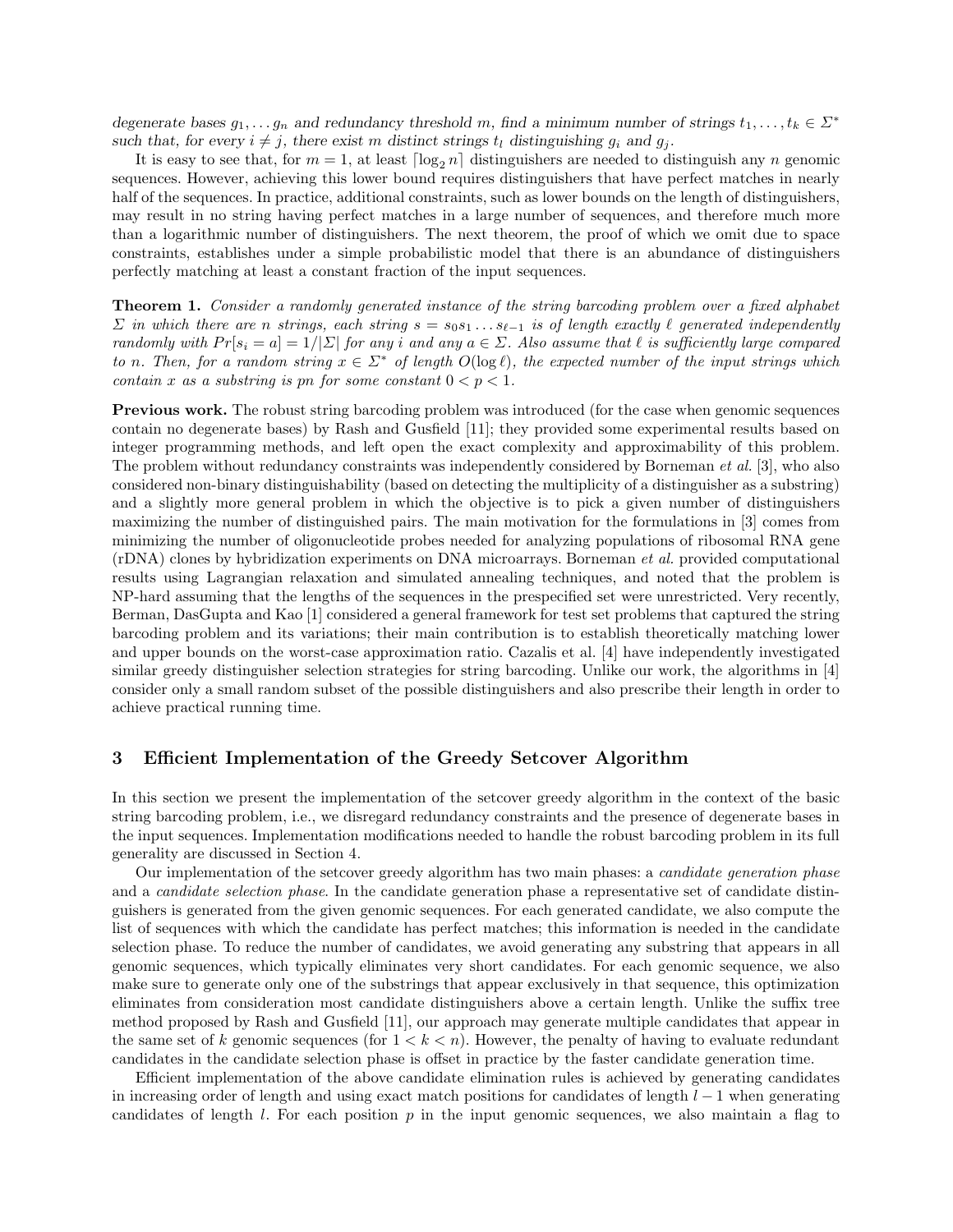**Input:** Set  $C$  of candidate distinguishers **Output:** Set  $D$  of selected distinguishers

 $D \leftarrow \emptyset$ ; For every  $c \in C$ ,  $\Delta_{old}(c) \leftarrow \infty$ Repeat  $\Delta^* \leftarrow 0$ For every  $c \in C$  with  $\Delta_{old}(c) > \Delta^*$  do <sup>\*</sup> do // Since  $\Delta(c, D) \leq \Delta_{old}(c), c$  can be ignored if  $\Delta_{old}(c) \leq \Delta^*$  $\Delta_{old}(c) \leftarrow \Delta(c, D)$ If  $\Delta(c, D) > \Delta^*$  then  $\Delta^* \leftarrow \Delta(c, D); c^* \leftarrow c$ If  $\Delta^* > 0$  then  $D \leftarrow D \cup \{c^*\}$ While  $\Delta^* > 0$ 

#### Fig. 1. The greedy candidate selection algorithm

indicate whether or not the algorithm should evaluate candidate substrings starting at p. The possible values for the flag are TRUE (the substring of current length starting at  $p$  is a possible candidate), FALSE (we have already saved the substring of current length starting at  $p$  as a candidate), or DONE (all candidates containing as prefix the substring of current length starting at p are redundant, i.e., the position can be skipped for all remaining candidate lengths). Initially all flags are set to TRUE. The FALSE flags are reset to TRUE whenever we increment the candidate length, however, we never reset DONE flags. For every candidate length l, candidate evaluation proceeds sequentially over all positions of the genomic sequences. Whenever we reach a position  $p$  whose flag is set to TRUE, we use the list of matches for the substring of length  $l-1$  starting at p (or a linear time string matching algorithm if l is the minimum candidate length) to determine the list of matches for the substring of length  $l$  starting at  $p$ , and set the flag to FALSE for all positions where these matches occur. If the substring of length  $l$  starting at  $p$  has matches only within the source sequence, and we have already generated a "unique" candidate for this sequence, we discard the candidate and set the flag of p to DONE.

A further speed-up technique is to generate candidate distinguishers from a strict subset of the input sequences. Although this speed-up can potentially affect solution quality, the results in Section 5 show that the solution quality loss for whole-genome barcoding is minimal, even when we generate candidates based on a single input sequence, which corresponds to pre-assigning a barcode of all 1's to this sequence.

After the set of candidates is generated we select the final set of distinguishers in the greedy phase of the algorithm (Figure 1). We start with an empty set of distinguishers  $D$ . While there are pairs of sequences that are not yet distinguished by  $D$ , we loop over all candidates and compute for each candidate  $c$  the number  $\Delta(c, D)$  of pairs of sequences that are distinguished by c but not by D, then add the candidate c with largest  $\Delta$  value to D. Two sequences s and s' are distinguished by a candidate c iff exactly one of s and s' appears in the list  $P_c$  of perfect matches of c, which is available from the candidate generation phase. A simple method for computing  $\Delta$  values is to maintain an  $n \times n$  symmetric matrix indicating which of the pairs of sequences are already distinguished, and then to probe the  $|P_c| \cdot (n - |P_c|)$  entries in this matrix corresponding to pairs  $(s, s')$  with  $s \in P_c$  and  $s' \notin P_c$  when computing  $\Delta(c, D)$ . A more efficient method is based on maintaining the partition defined on the set of sequences by D. If the partition defined by D consists of sets  $S_1, \ldots, S_k$ , then we can compute  $\Delta(c, D)$  in  $O(k + |P_c|) = O(n)$  time using the observation that

$$
\Delta(c, D) = \sum_{i=1}^{k} |S_i \cap P_c| \cdot |S_i \setminus P_c| \tag{1}
$$

In addition to the fast partition based computation, our implementation of the greedy selection phase uses a lazy strategy for updating the ∆ values, based on the observation that they are monotonically non-increasing during the algorithm (see Figure 1).

### 4 Extended Barcoding Requirements

In this section we describe the modifications needed to the basic implementation given in previous section when handling practical extensions of the barcoding problem.

Degenerate bases. In the presence of degenerate bases in the input genomic sequences, the hybridization of a particular distinguisher may depend on which bases are actually present positions with degeneracy greater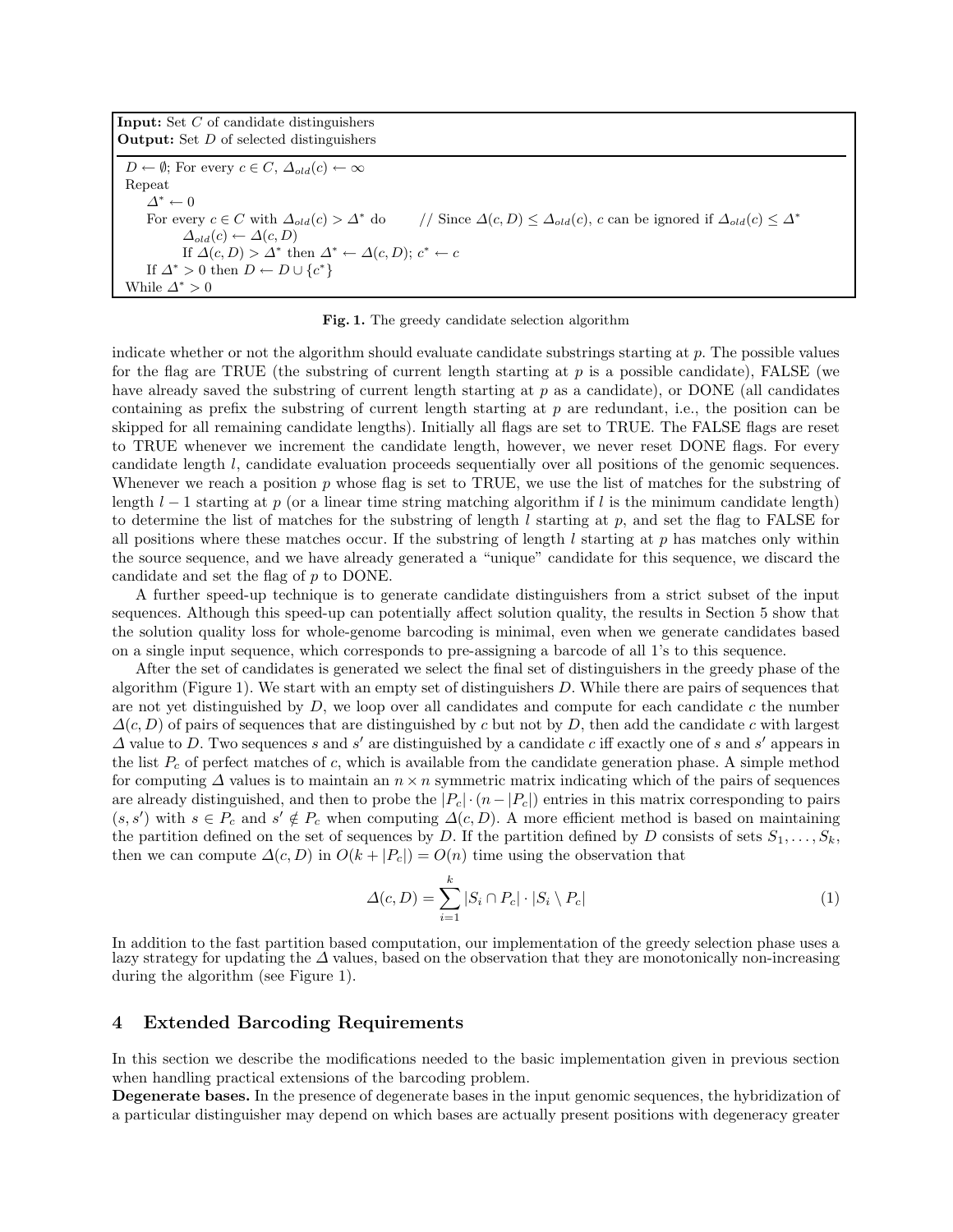Table 1. Average statistics for instances with 1,000 random sequences of length 10,000, redundancy 1, and number of source sequences varying from 1,000 down to 1.

| $#Source$ Seq.        | 1000       | 50         | 10         |            |            |            |                      |                  |
|-----------------------|------------|------------|------------|------------|------------|------------|----------------------|------------------|
| $\#\text{Candidates}$ | 7213568.8  | 1438645.4  | 402700.5   | 225842.7   | 186871.3   | 146054.3   | 102800.6             | 55738.9          |
| $#$ Matches           | 55696250.9 | 35246584.9 | 23162063.6 | 18384468.1 | 16898179.9 | 15037610.7 | 12532936.0 8741587.0 |                  |
| Gen. time             | 132.3      | 44.7       | 35.5       | 31.4       | 31.3       | 30.6       | 28.1                 | 24.9             |
| Selection time        | 31.7       | $10.7\,$   | 5.3        | 3.6        | 3.4        | 3.1        | 2.3                  | 1.6 <sup>1</sup> |
| #Distinguishers       | 14.1       | l4.1       | l4.1       | 14.1       | 14.0       | 14.1       | 14.2                 | 14.5             |

than 1. The greedy setcover algorithm takes into account this possibility for uncertain hybridization by only counting a pair  $(g, g')$  as distinguished by a candidate c if and only if c has a perfect match with one and only perfect mismatches with the other. For each generated candidate, in addition to the list of sequences that have only perfect matches we also save a list containing all sequences with at least one uncertain match. This allows fast computation of the (typically much longer) list of sequences having only perfect mismatches. To avoid generating candidate distinguishers containing degenerate bases, we set the DONE flag as soon as the corresponding substring extends past a degenerate base. Finally, since the partition of genomic sequences is no longer defined in the presence of uncertain hybridization, formula (1) is no longer applicable and we have to use the  $n \times n$  "distinguished so far" matrix for computing  $\Delta$  values.

Biochemical constraints on individual distinguishers. Since selected distinguishers must hybridize under the same experimental conditions, in practice it is natural to impose a variety of constraints on individual distinguishers, such as minimum and maximum length, GC content, melting temperature, etc. Furthermore, we may want to avoid using as distinguishers strings which appear in other organisms that may contaminate the sample. All individual constraints are easily incorporated as a simple filter in the candidate generation phase.

Redundancy constraints and minimum edit distance constraints. In practice, robust identification requires redundant distinguishability, i.e., more than one distinguisher distinguishing any given pair of genomic sequences. One may also impose a lower bound on the edit distance between any pair of selected distinguishers [11]. Taking into account redundancy requirements is done by maintaining the number of times each pair of genomic sequences has been distinguished. In order to incorporate the minimum edit distance constraint, after selecting a distinguisher we eliminate from consideration all candidates that are within an edit distance smaller than the given threshold.

## 5 Experimental Results

We performed experiments on both randomly generated instances and whole microbial genomes extracted from the NCBI databases [7]. Random testcases were generated from the uniform distribution induced by assigning equal probabilities to each of the four nucleotide; these testcases do not contain any nucleotides with degeneracy greater than 1. The NCBI testcase represents a selection of 29 complete microbial sequences, varying in length between 490,000 and 4,750,000 bases (over 76 million bases in total). All experiments were run on a PowerEdge 2600 Linux server with 4 Gb of RAM and dual 2.8 GHz Intel Xeon CPUs – only one of which is used by our sequential algorithms.

### 5.1 Algorithm Scalability

As described in Section 3, there are two main phases in the algorithm: candidate distinguisher generation, and greedy candidate selection. Figure 2 gives the average candidate selection CPU time for n random sequences of length 10,000 and redundancy 1, averaged over 10 instances of each size. Combining the two speed-up techniques for this phase (partition based coverage gain computation and lazy update of candidate gains) results in over two orders of magnitude reductions in runtime.

As mentioned in Section 3, a further speed-up technique is to generate candidate distinguishers only from a small number of "source" input sequences. Table 1 gives the average number of candidates, number of matches, runtimes for candidate generation and greedy selection, and number of selected distinguishers for instances with 1,000 random sequences of length 10,000 and redundancy 1, when the number of source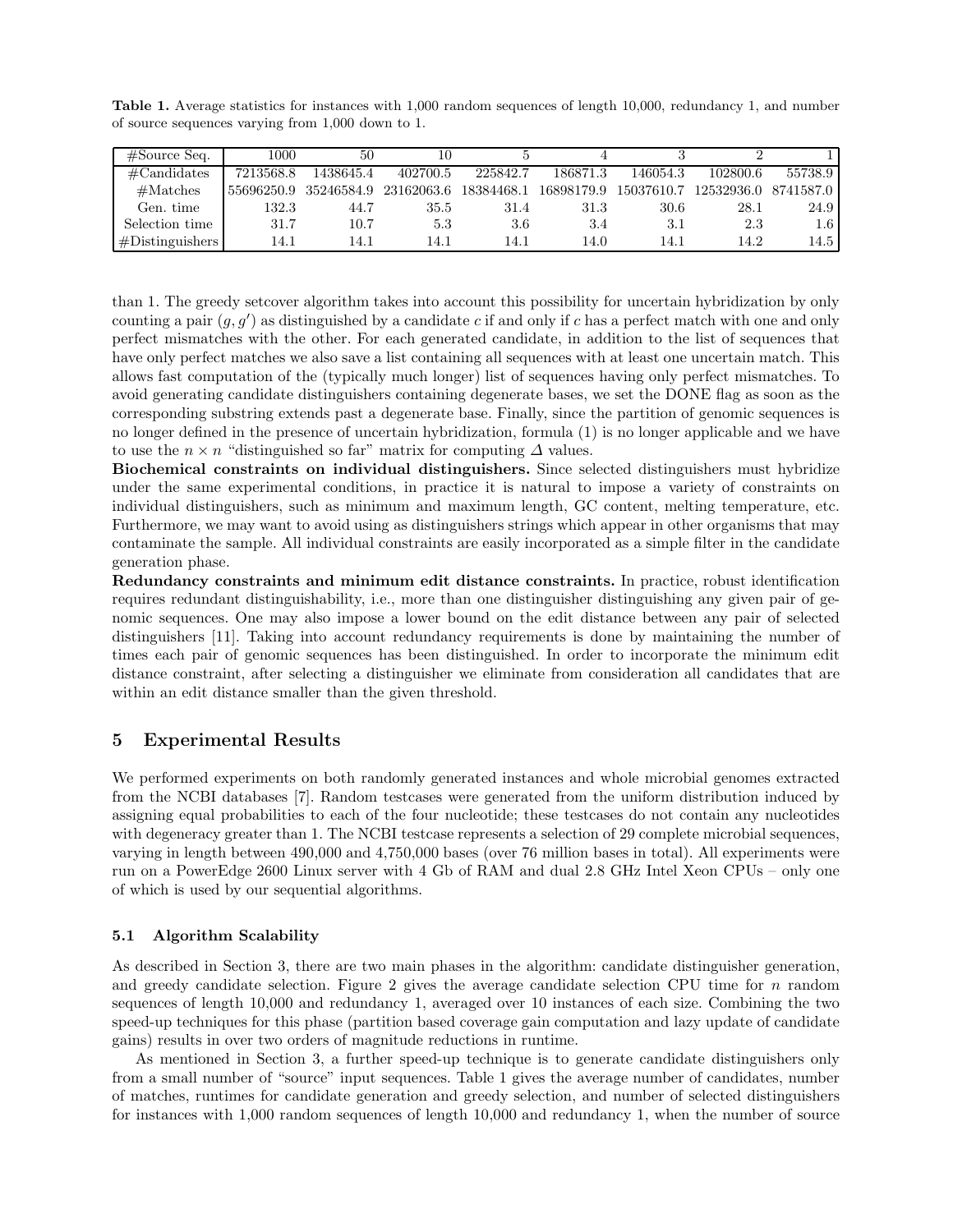

Fig. 2. Candidate selection CPU time (in seconds) for n random sequences of length 10,000 and redundancy 1, averaged over 10 instances of each size.

sequences is varied from 1,000 down to 1 (the source sequences were chosen at random). Although this speedup can potentially affect solution quality, we found that on large instances the solution quality loss is minimal even when we generate candidates based on a single input sequence; this case corresponds to pre-assigning a barcode of all 1's to the source sequence. The technique reduces significantly both the memory requirement (which is proportional to the number of candidates and the number of times they match input sequences) and the runtime required for candidate generation and greedy selection.

### 5.2 Solution Quality on Random Data

Table 2 gives the number of distinguishers returned by the setcover greedy algorithm for redundancy varying between 1 and 20 on between 10 and 1,000 random sequences of length 10,000. For comparison we include in the table the results obtained by the information content heuristic results of [1], as well as the information theoretic lower bound of  $\lceil \log_2 n \rceil$  for the case when the redundancy requirement is 1. We note that the number of distinguishers returned by the setcover greedy algorithm is virtually identical to that returned by the information content heuristic, despite the latter one having a better approximation guarantee [1]. Furthermore, the results for redundancy one are within 50% of the information theoretic lower bound for the range of instance sizes considered in this experiment. The gap between the solutions returned by the algorithms and the lower bound does increase with the number of sequences; however it is not clear how

Table 2. Number of distinguishers returned by the setcover greedy algorithm (SGA) for varying redundancy and number of sequences. For each value of  $n$  we report the average over 10 testcases, each consisting of  $n$  random sequences of length 10,000. For comparison we include information content heuristic results (ICH) and the information theoretic lower bound of  $\lceil \log_2 n \rceil$  for redundancy 1 (LB).

| Algorithm    | r              | $n=10$ | $n=20$ | $n=50$ | $n = 100$ | $n = 200$ | $n = 500$ | $n = 1000$ |
|--------------|----------------|--------|--------|--------|-----------|-----------|-----------|------------|
| LΒ           |                | 4      | 5      | 6      |           | 8         | 9         | 10         |
| ICH          |                | 4.0    | 5.0    | 7.0    | 8.0       | 10.0      | 12.2      | 14.1       |
| <b>SGA</b>   |                | 4.0    | 5.0    | 7.0    | 8.0       | 10.0      | 12.3      | 14.1       |
| <b>SGA</b>   | $\overline{2}$ | 6.7    | 8.3    | 10.6   | 12.5      | 14.1      | 16.7      | 18.9       |
| SGA          | 3              | 8.8    | 11.6   | 13.6   | 15.5      | 17.3      | 20.1      | 22.4       |
| SGA          | 4              | 10.8   | 14.0   | 16.5   | 18.7      | 20.7      | 23.5      | 26.1       |
| $_{\rm SGA}$ | $\overline{5}$ | 13.6   | 16.6   | 19.5   | 21.5      | 23.7      | 26.8      | 29.5       |
| SGA          | 10             | 22.5   | 26.8   | 32.0   | 34.6      | 37.5      | 41.7      | 44.9       |
| SGA          | 20             | 43.0   | 47.6   | 55.6   | 59.5      | 63.4      | 68.0      | 72.6       |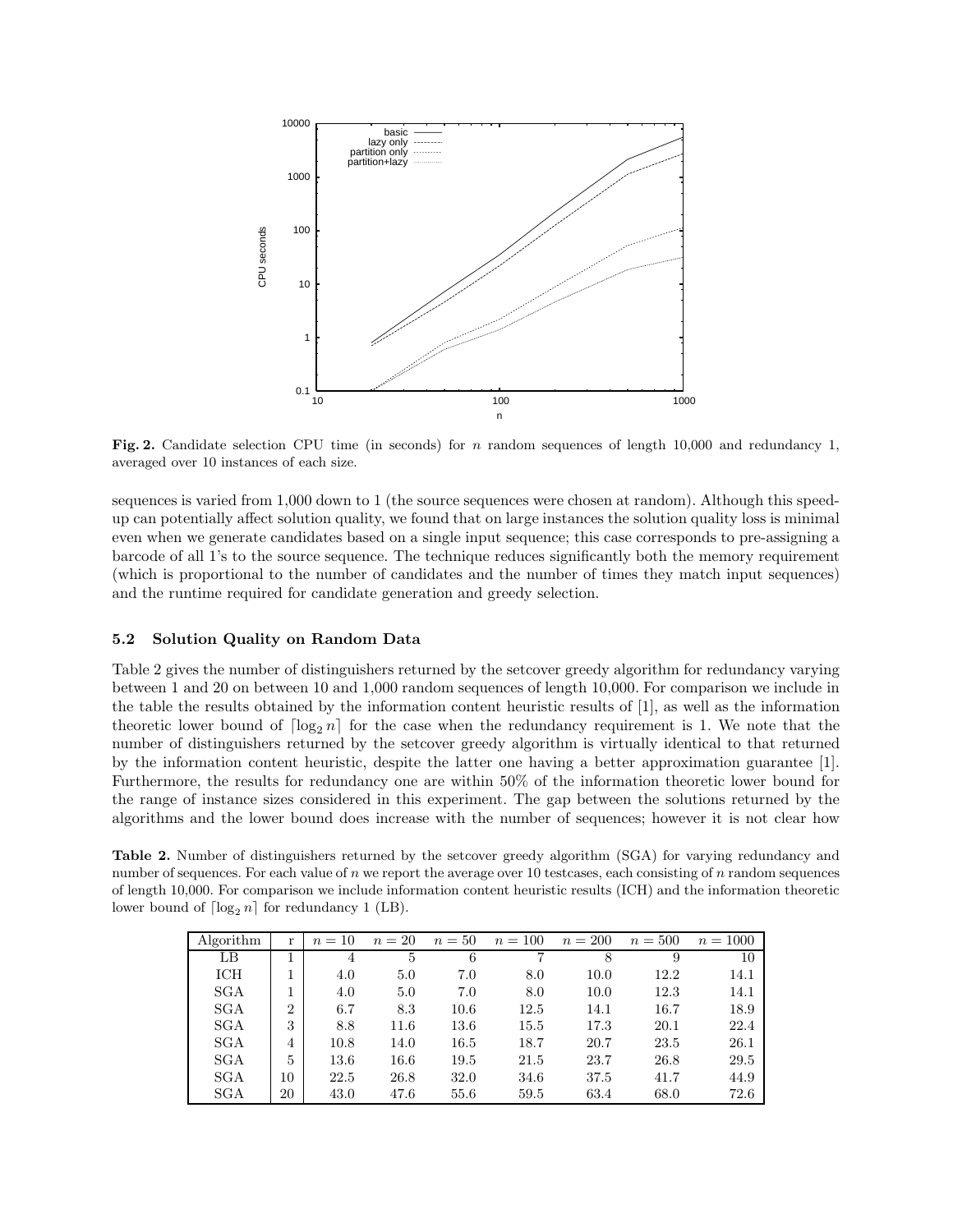Table 3. Number of distinguishers returned by the setcover greedy algorithm (SGA) and the multi-step rounding algorithm in  $[2]$  (RND) for varying redundancy and number of sequences. For each value of n we report the average over 10 testcases, each consisting of  $n$  random sequences of length 1,000. Boldface entries correspond to instances for which the multi-step rounding algorithm has better solution quality than setcover greedy.

| Algorithm  | r              | $n=10$ | $n=20$ | $n=50$ | $n = 100$ | $n = 200$ |
|------------|----------------|--------|--------|--------|-----------|-----------|
| SGA        | 1              | 4.0    | 5.0    | 7.0    | 9.0       | 11.0      |
| <b>RND</b> | 1              | 5.0    | 6.8    | 10.5   | 13.0      | 16.0      |
| SGA        | $\overline{2}$ | 6.3    | 8.2    | 11.2   | 12.9      | 15.0      |
| <b>RND</b> | $\overline{2}$ | 7.3    | 10.7   | 14.8   | 17.0      | 20.4      |
| SGA        | 5              | 13.2   | 16.1   | 19.5   | 22.4      | 24.6      |
| <b>RND</b> | 5              | 13.2   | 18.2   | 23.5   | 27.3      | 31.2      |
| SGA        | 10             | 22.8   | 27.0   | 32.1   | 36.1      | 39.4      |
| <b>RND</b> | 10             | 20.2   | 30.9   | 37.4   | 41.9      | 48.3      |
| SGA        | 20             | 43.4   | 48.8   | 57.0   | 61.0      | 65.8      |
| <b>RND</b> | 20             | 38.9   | 50.7   | 62.6   | 69.4      | 76.2      |
| SGA        | 50             | 100.9  | 112.0  | 125.6  | 133.8     | 142.0     |
| <b>RND</b> | 50             | 92.6   | 107.8  | 125.2  | 141.6     | 159.5     |
| SGA        | 100            | 195.0  | 217.2  | 239.0  | 255.5     | 264.0     |
| RND        | 100            | 184.9  | 205.2  | 236.0  | 270.0     | 289.0     |

much of this increase is caused by degrading algorithm solution quality, and how much by degrading lower bound quality.

We also compared our setcover greedy algorithm with a recently proposed multi-step rounding algorithm for set multicover [2]. The rounding algorithm has the following steps:

- 1. Solve the fractional relaxation of the natural integer program formulation of problem [11] (we used the commercial solver CPLEX 9.0 for implementing this step)
- 2. Scale the fractional solution by an appropriate constant factor (see [2] for details)
- 3. Deterministically select all distinguishers with a scaled fractional value exceeding 1
- 4. Randomly select a subset of the remaining candidates, each candidate being chosen with a probability equal to the scaled fractional value
- 5. Finally, if the selected set of distinguishers is not yet feasible, add further distinguishers using the setcover greedy algorithm

The approximation guarantee established in [2] for the general set multicover problem translates into an approximation factor of  $2 \ln n - \ln r$  for robust string barcoding with redundancy r, which suggests that the multi-step rounding algorithm is likely to improve upon the setcover greedy for high redundancy constraints. Table 3 gives the results of experiments comparing the setcover greedy and multi-step rounding algorithms on testcases consisting of up to 200 random sequences, each of length 1,000 for redundancy requirement ranging from 1 to 100. The results confirm that the multi-step rounding algorithm has better solution quality than setcover greedy when redundancy requirement is very large relative to the number of sequences (entries typeset in boldface), yet the setcover greedy still has the best performance for most combinations of parameters.

#### 5.3 Experiments on Genomic Data

We ran our algorithm on a set of 29 complete microbial genomic sequences extracted from NCBI databases [7]. Sequence lengths in the set vary between 490 Kbases and 4.75 Mbases, with an average length of 2.6 Mbases (over 76 Mbases total). Unlike random testcases, the sequences in the NCBI data set contain a small number of degenerate bases, 861 bases in total. Therefore, we cannot use the partition method for computing the number of sequence pairs distinguished by a candidate in the greedy selection phase, and we have to use the slower matrix datastructure. In these experiments we varied the redundancy requirement from 1 to 20. To see the effect of length and edit distance requirements on the number of distinguishers, for each redundancy requirement we computed both an unconstrained solution, and a solution in which distinguishers must have length between 15 and 40, and there should be a minimum edit distance of 6 between every two selected